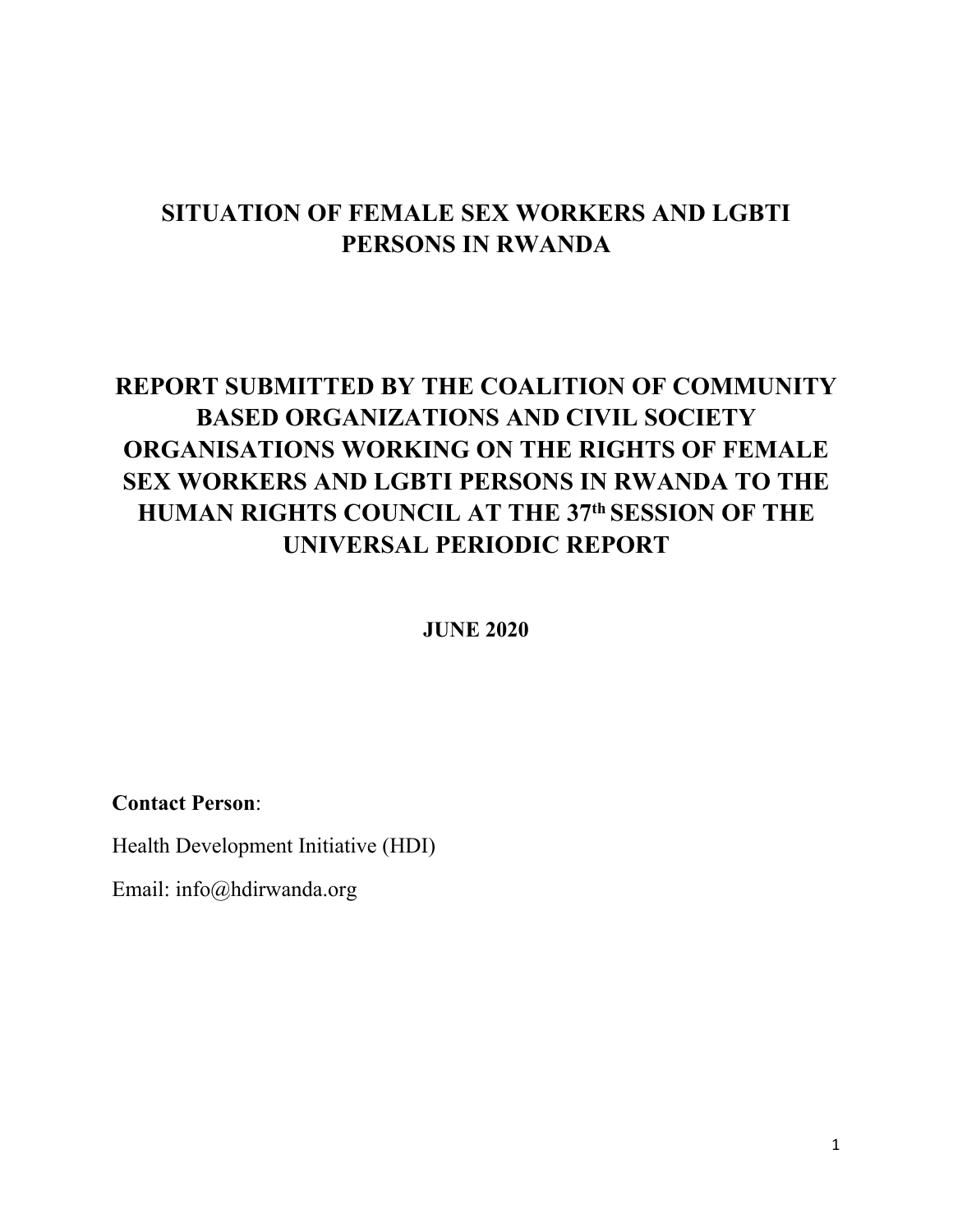# **About the Coalition of LGBTI and Female Sex Workers led Community Based Organizations and National Civil Society Organizations Working on the Rights of Female Sex Workers and LGBTI Persons in Rwanda**

The Coalition of **LGBTI and Female Sex Workers led community based organizations and** Civil Society Organizations working on the Rights of Female Sex Workers and LGBTI Persons in Rwanda (hereinafter the Coalition) is made up of the following Organizations:

Health Development Initiative (HDI) Ihorere Munyarwanda Organisation (IMRO) Rwanda NGO Forum on HIV /AIDS and Health Promotion (RNGOF On HIV /AIDS & HP) Strive Foundation Rwanda (SFR) Amahoro Human Respect Organisation (AHR) My Rights, Safe Friendly Society (SFS) Horizon Community Association (HOCA) Building hope future (BH), RIFA, Bright Future Organization (BFO) Hope and Care (HAC) Joint Action for Bright Future (JABFA) Pride Ark Organization (PAO), Health and Rights organization (HRI) ABAHUJUMUGAMBI One for All INDATWA ABISHYIZE HAMWE IGITEGO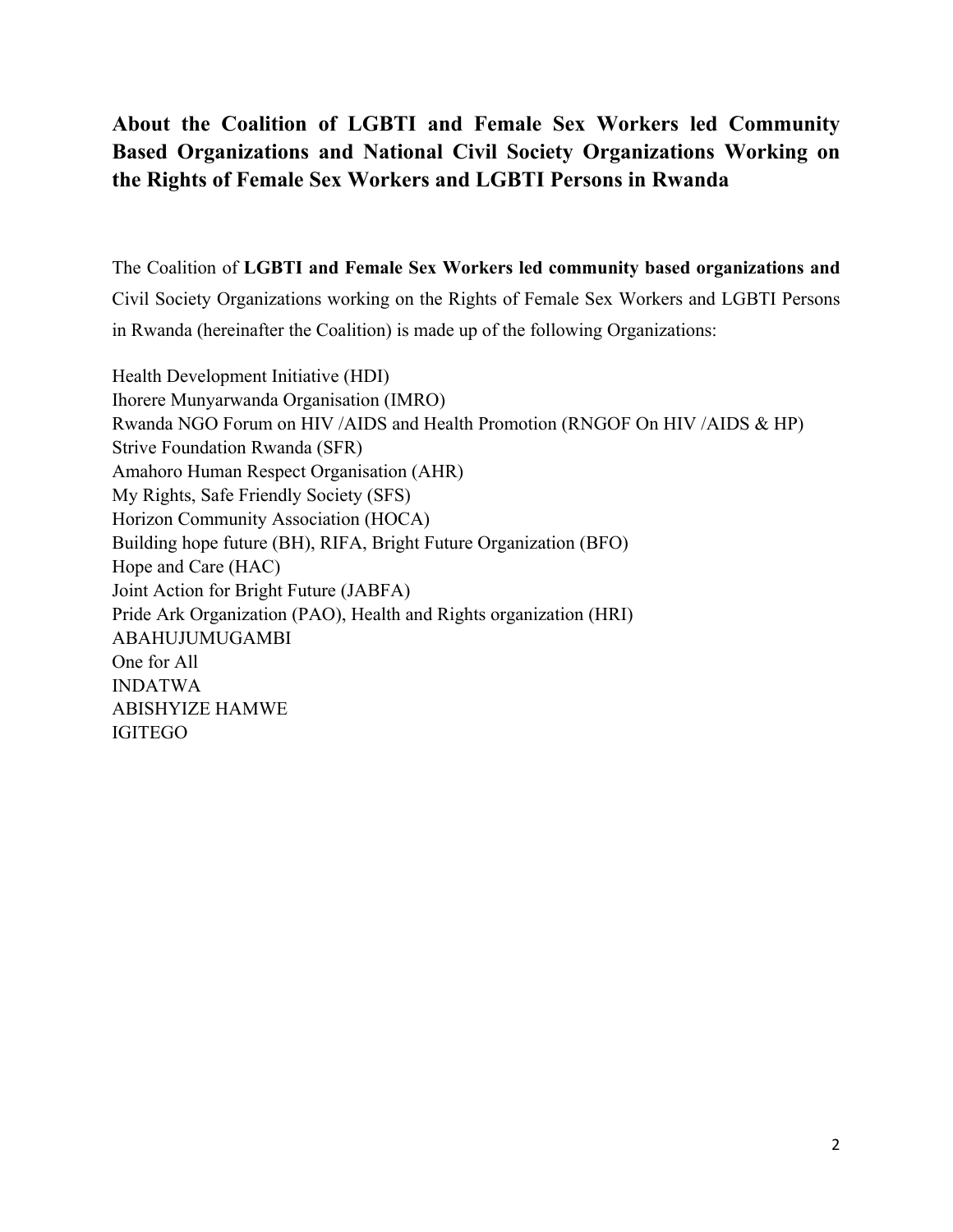#### **1. INTRODUCTION**

This repor<sup>t</sup> is submitted to the Working Group on the Universal Periodic Report (UPR) with the main objective of providing information on the situation of human rights in Rwanda with <sup>a</sup> focus on LGBTI persons (Lesbian, Gay, Bisexual, Transgender and Intersex) and Female Sex Workers. The term "sex workers" is used throughout this repor<sup>t</sup> to refer to prostitutes in some of the national documents of Rwanda including laws and policies.

Although the previous UPR recommendations made to the Government of Rwanda did not mention any specific recommendation towards the rights of LGBTI, Gender non-conforming persons, and Female Sex Workers, the Coalition believes that this repor<sup>t</sup> provides potential grounds for legal reforms, policy changes and other measures aimed at improving the situation of Female Sexual Workers and members of the LGBT Community'<sup>s</sup> rights in Rwanda.

#### **2. METHODOLOGY**

The drafting of this repor<sup>t</sup> was based on data collected from studies, national reports, national documents (including laws, policies, strategic plans, and interviews with some key informants including public and private institutions), Community based organizations led by Female Sex Workers and LGBTI persons and focus group discussions with LGBTI , Gender non-conforming persons and Female Sex Workers.

# **3. S**I**TUATION OF THE RIGHTS OF FEMALE SEX WORKERS AND LGBTI PERSONS IN RWANDA**

#### *3.1.1. Positive development*

Rwanda has made progress in terms of protection and promotion of the rights of Female Sex Workers, LGBTI and Gender non-conforming persons from both the legal and policy framework. The Coalition welcomes the decriminalization of sex work in 2018.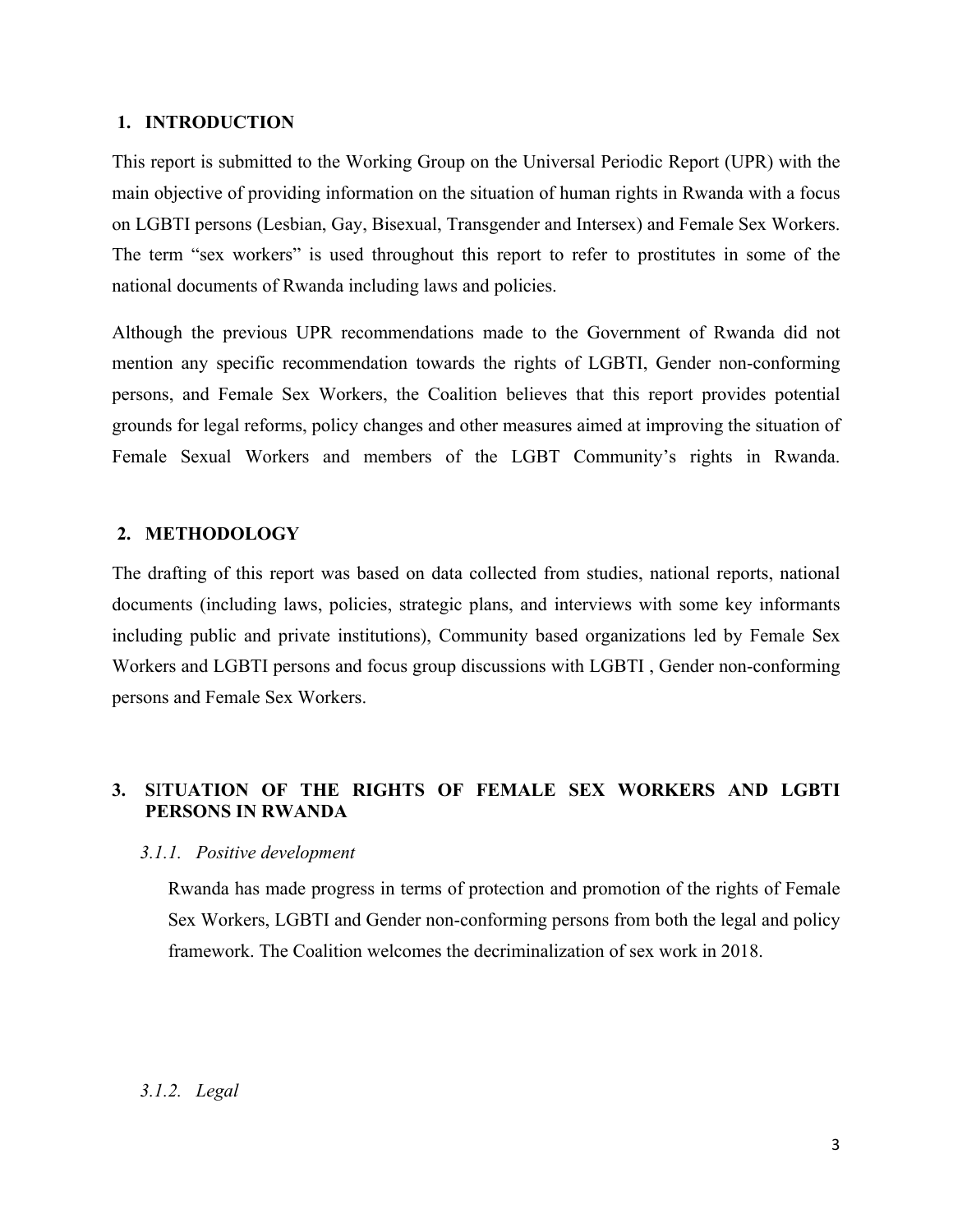The Coalition welcomes the decriminalization of sex work in 2018. The Coalition also positively notes the broad prohibition of discrimination in the Constitution of 2003, as revised in 2015 under its article 16. The Coalition also notes the criminalization of discrimination under article 163 of the Law **Nº68/2018 of 30/08/2018** determining offenses and penalties in general.

#### *3.2. Areas of concern*

The Coalition is concerned with some laws, policies and practices, which negatively affect the rights of Female Sex Workers and LGBTI persons. The Coalition has identified the following issues:

- (i) Lack of legal recognition for Transgender and Intersex persons;
- (ii) Stigma and discrimination;
- (iii) Inadequate legal protection against gender based violence;
- (iv) Inadequate enforcement of the law criminalizing hate speech, which targets female sex workers and LGBTI persons;
- (v) Ineffective access to health services

#### *3.2.1.* **Lack of Legal recognition for Transgender and Intersex persons**

#### *3.2.1.1. Legal*

Although, article 16 of the Constitution of 2003 as revised in 2015 prohibits discrimination, the legal framework does not recognize gender identity for Intersex persons. In this regard, article 44 of the Law Nº32/2016 of 28/08/2016 governing persons and family<sup>i</sup> defines sex as the human physiological state of being male or female and article 45 of Law Nº32/2016 of 28/08/2016 provides that the sex of <sup>a</sup> person is the one recorded in his or her birth record.

The Coalition is concerned with the fact that the Law governing family does not provide for sex re-assignment in the birth record. In addition, the identity of sex on official documents such as birth certificate, identification card to name <sup>a</sup> few does not represen<sup>t</sup> the diversity of gender identities that exist. The lack of legal recognition in relation to gender identity has negative impacts on other laws, policies and programs as explained further in this report.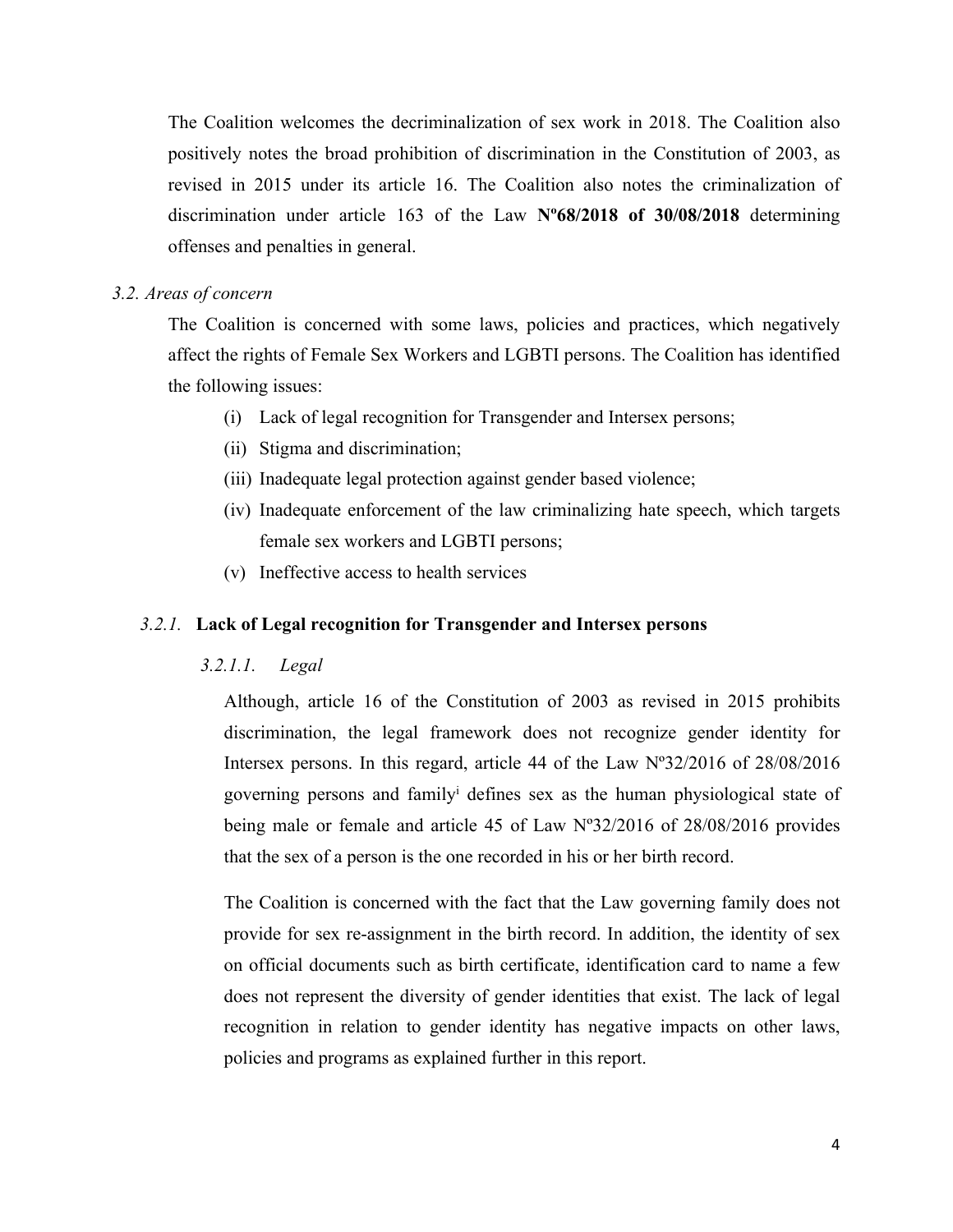#### *Policy, Reports and Strategies*

The Coalition is concerned with the omission of Transgender, Lesbians and Intersex Persons in various policies and strategies as policies, reports and strategies tend to adhere to the binary vision of gender as Men and Women. None of the National strategies and policies mentions Transgender and Intersex Persons. This is the case of the National Gender Policy<sup>ii</sup>. The 4<sup>th</sup> edition of the National Report on Gender and other national documents including statistical yearbooks all fail to include Transgender and Intersex Persons. iii

# *3.2.1.2. Practice*

It was revealed during the focus group discussion that Transgender and Intersex Persons are compelled to use documents including National Identity Cards which indicate the sex that is different from their gender identity.

#### *3.2.1.3. Recommendations*

The Coalition calls upon the Working Group to recommend to the Government of Rwanda:

- i) To amend article 44 of the Law  $N^{\circ}32/2016$  of 28/08/2016 with the view of granting legal recognition to Transgender , Intersex persons and Gender Non-conforming persons.
- ii) To amend article 45 of Law Nº32/2016 of 28/08/2016 with the view of enabling Transgender, Intersex Persons and Gender non-conforming persons being registered in official documents as such.
- iii)To review all gender related strategies and policies with the view that they include Transgender, Intersex persons and gender non-confirming.
- iv)To allow changes in official documents including National Identification cards after gender re-assignment.

#### *3.2.2.* **Stigma and discrimination**

#### *3.2.2.1. Legal*

The Coalition takes note of protection of the right to non-discrimination under article 16 of the Constitution.

#### *3.2.2.2. Policy*

We take note of the adoption of the National Policy against delinquency<sup>iv</sup> with the vision of achieving <sup>a</sup> delinquency-free Rwandan society and with the overall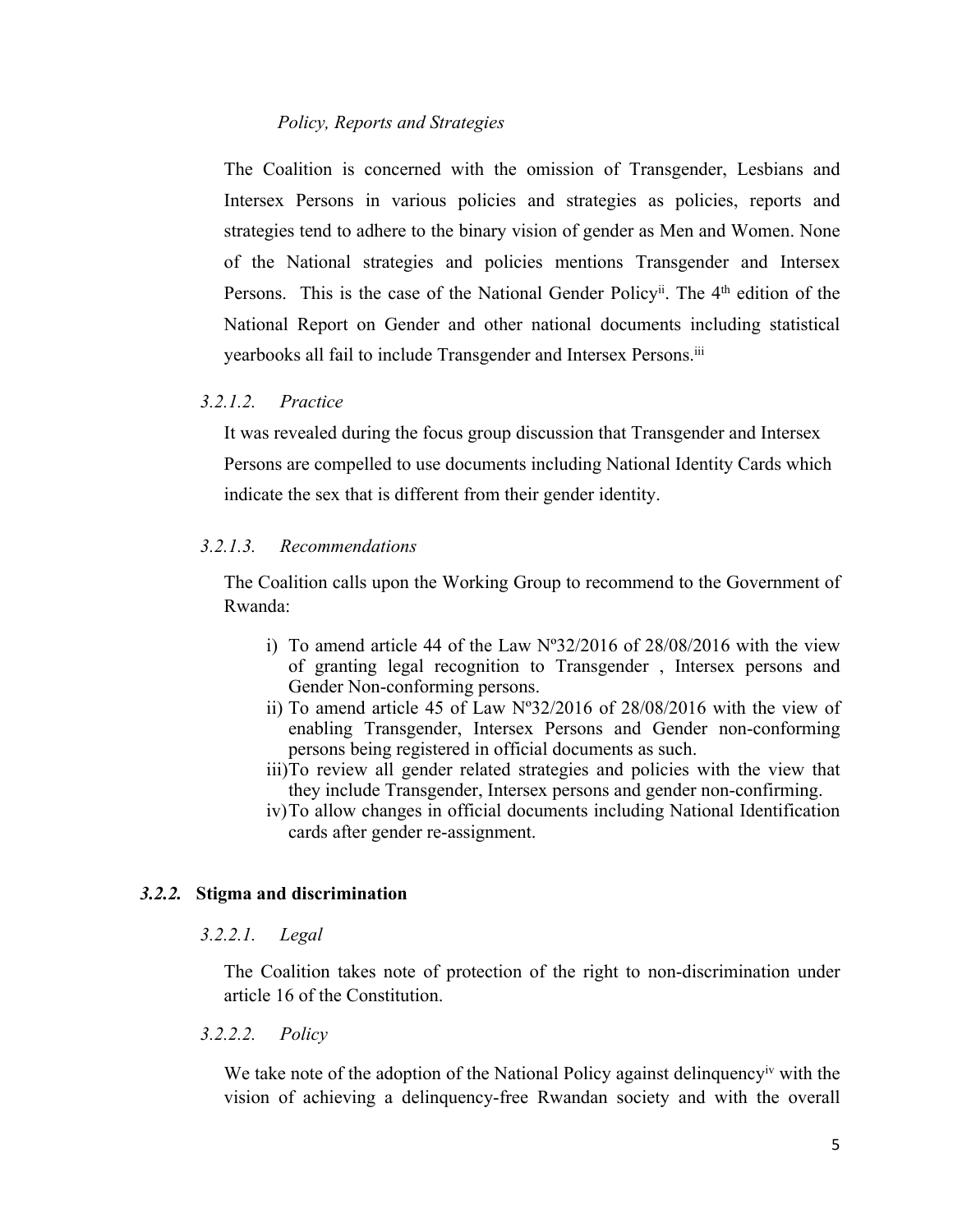objective of reducing the prevalence of delinquency among children, youth and adults through sustainable, home-grown restorative approaches. v The National Policy cites prostitution among delinquent conducts.

The Coalition is of the view that National Policy against delinquency fuels stigma towards Female Sex Workers as it equates prostitution (sex work) with delinquency and particularly defines delinquency as any conduct that is against the laws and/or moral standards of Rwandan society. The policy fails to define what constitutes moral standards of Rwandan society.

The National Policy against delinquency further states that "indulgence in reckless acts of delinquency such as prostitution may also lead to sexually transmitted diseases such as HIV/AIDS". It fails to recognize that HIV infection among sex workers is due to the unequal relationship between clients and sex workers and also due to sexual violence.

Lastly, the policy suggests among its activities to pu<sup>t</sup> in place and enforce punitive measures against people engaged in delinquent activities.

# *3.2.2.3. Practice*

Focus group discussions with Female Sex Workers and LGBTI persons revealed that they faced stigma from the local leaders, security officials, community, family and religious leaders. A project run by HDI recorded allegations of discrimination against LGBTI Persons and Female Sex Workers.<sup>vi</sup>

# *3.2.2.4. Recommendations*

The Coalition calls upon the Working Group to recommend to the Government of Rwanda the following:

i) To review the National policy against delinquency to ensure that Female Sex Workers are not considered delinquent.

ii) To develop <sup>a</sup> strategy to eradicate stigma against Female Sex Workers and their children, LGBTI Persons and Gender non-conforming persons.

# *3.2.3.* **Inadequate legal protection against gender- based violence**

# *3.2.3.1. Legal*

Although article 15 of the Constitution of 2003 as revised in 2015 guarantees the right to equal protection for everyone, the Law N°59/2008 of 10/09/2008 on prevention and punishment of Gender-Based Violence<sup>vii</sup> does not provide adequate protection for LGBTI persons in relation to gender-based violence as article 2 of this law defines gender-based violence as an act that results in <sup>a</sup>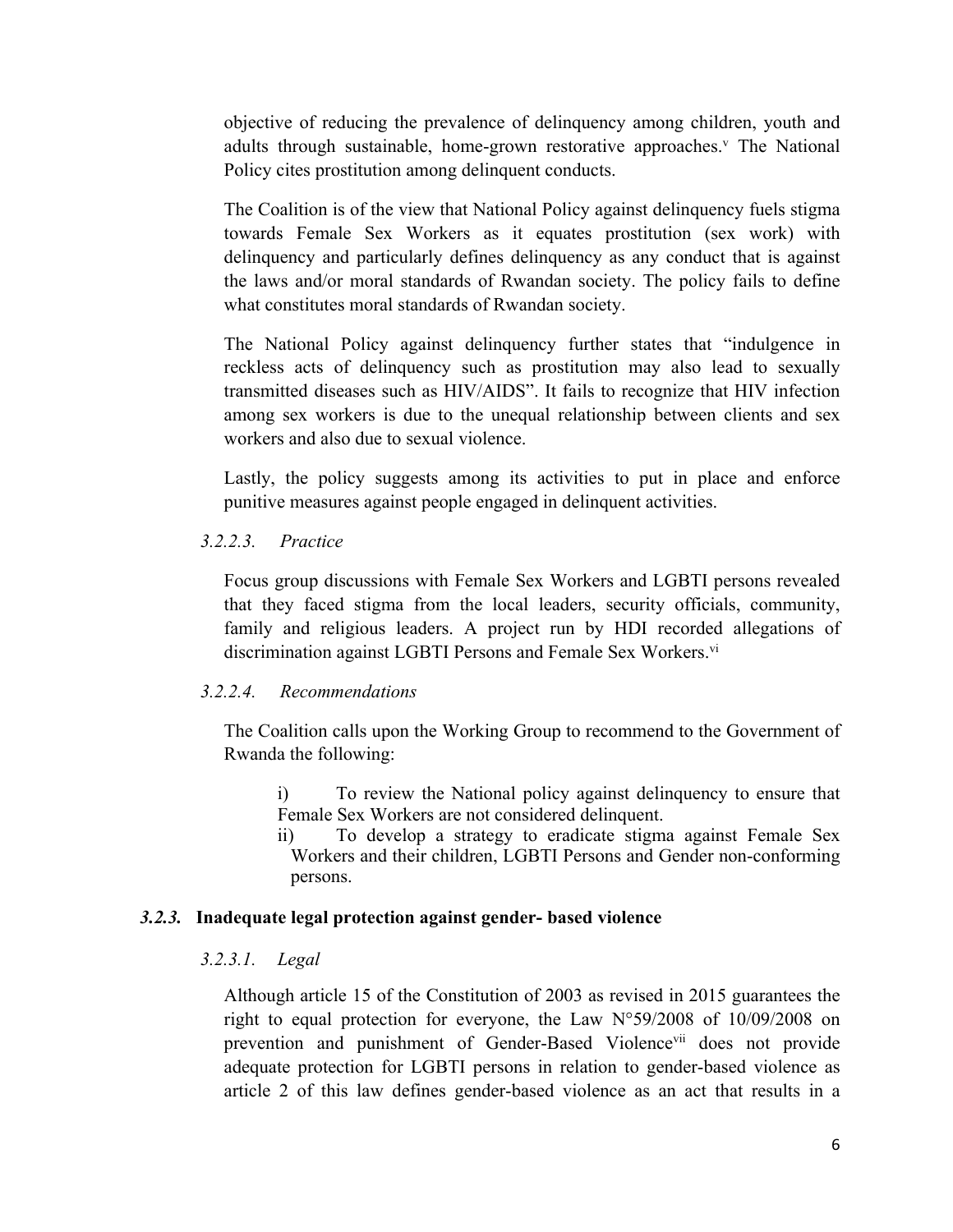bodily, psychological, sexual and economic harm to somebody just because they are female or male.

# *3.2.3.2. Policy and strategies*

The Coalition is concerned with the omission of Transgender, Intersex Persons and non-conforming Gender in the National gender-based violence indicators.<sup>viii</sup> The Coalition is of the view that the exclusion of Transgender and Intersex persons makes statistical data collection on Gender based violence incomplete and thus hinders any design and implementation of strategies to fight gender-based violence from the broader and inclusive perspective.

# *3.2.3.3. Practice*

Females Sex Workers and LGBTI Persons reported during the focus group discussion that the main reason they do not file complaints to the police in case of gender-based violence is due to the perception by the police that they are deviant and therefore such complaints are unlikely to be reported. In 2019, under the project "*Empower, Include, Respect: Making human rights work for LGBTI and Sex Worker communities in Rwanda",* HDI recorded 93 cases of allegation human rights violations committed against FSW and 36 cases against LGBTI persons. The project recorded allegations of physical abuse amounting to 13.8% against LGBTI persons and to 52 % against FSWs of the reported cases.

# *3.2.3.4. Recommendations*

The Coalition calls upon the Working Group to recommend to the Government of Rwanda to:

i)Amend the Law on Gender-Based Violence with the view of expanding the definition of gender-based violence that includes violence against gender identity and expression.

Review the National Policy against Gender-Based Violence with the view of including gender identity and expression.

- ii) Include LGBTI related issues in the national efforts to combat gender based violence ( law and policy)
- iii) Include Transgender, intersex and Gender non-conforming persons among indicators in data collections for research and programming purposes
- iv) Increase efforts in fighting violence committed against FSW and LGBTI

# *3.2.4. Inadequate enforcement of the law criminalizing hate speech targeting female sex workers and LGBTI*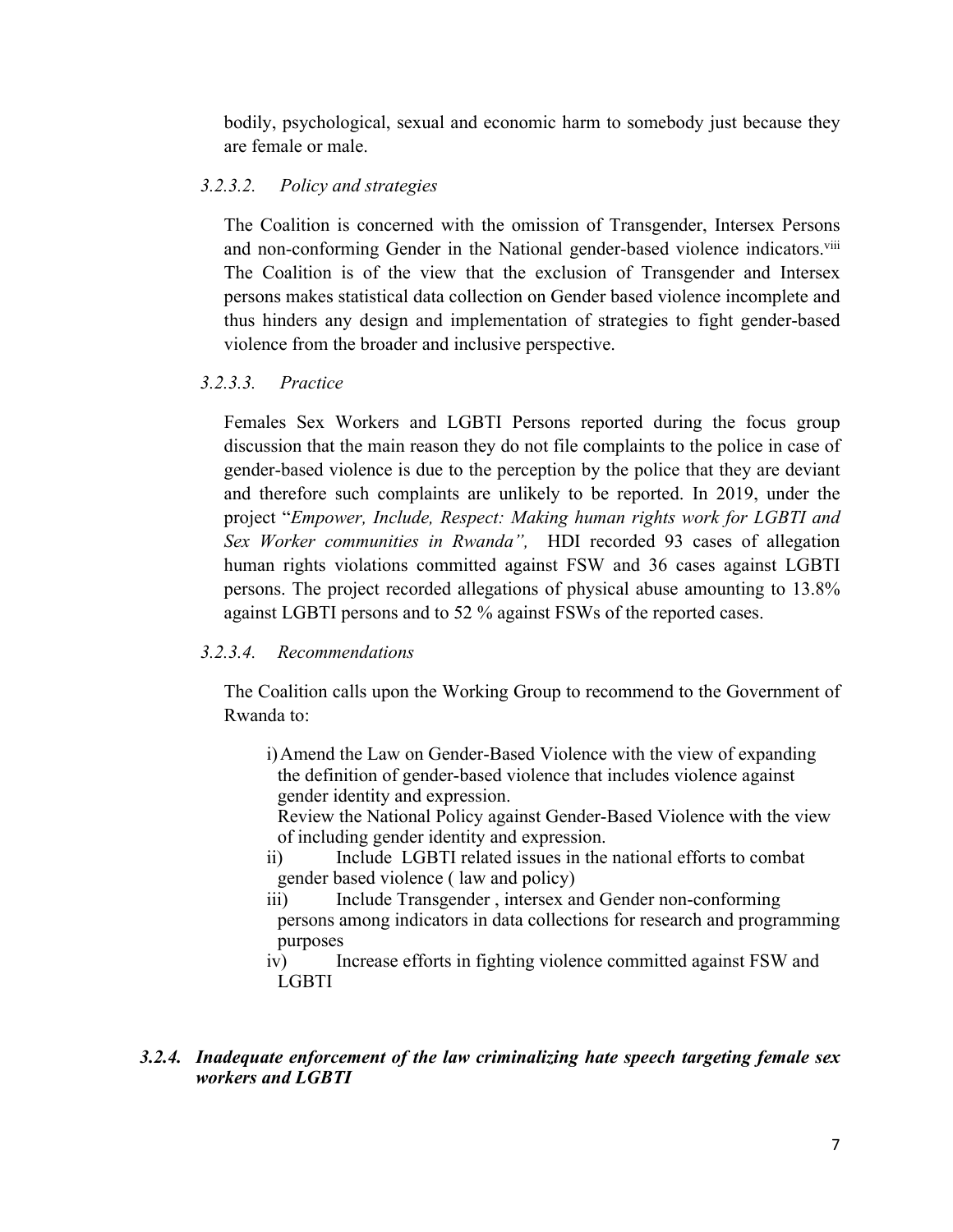#### *3.2.4.1. Legal*

The Coalition commends the Government of Rwanda for criminalizing discrimination including discrimination based on physical appearance as well as incitement to hatred. The Coalition is concerned with the lack of an explicit inclusion of gender identity among the prohibited grounds in terms of discrimination.

#### *3.2.4.2. Practice*

In focus group discussions with Female Sex Workers and LGBTI Persons, it was revealed that no one has ever been prosecuted for publicly making homophobic statements and derogatory comments on Female Sex Workers. Findings from <sup>a</sup> baseline conducted in Rwanda revealed that none of the religious leaders has ever being prosecuted for hate speech targeting Female Sex Workers and LGBTI persons despite making such hate speech in public. ix The Coalition is further concerned with the lack of data on prosecution of hate speech targeting female sex workers and LGBT persons.

#### *3.2.4.3. Recommendations*

The Coalition calls upon the Working Group to recommend to the Government of Rwanda to:

- (i) Sensitize law enforcement agencies and officials on their duties to investigate and prosecute persons fuelling hate speech targeting Female Sex Workers and LGBTI persons.
- (ii) Develop <sup>a</sup> strategy to fight against hate speech targeting Female Sex Workers and LGBTI persons.
- (iii)Adopt and implement initiatives to change negative public attitudes towards Female sex workers and LGBTI.

# *3.2.5. Arbitrary arrest and detention*

*3.2.5.1. Legal*

The Coalition positively notes the decriminalization of sex work (prostitution) in the Law N°68/2018 of 30/08/2018 determining offenses and penalties in general<sup>x</sup>. This is <sup>a</sup> positive legal development as the previous penal code criminalized sex work. However, the Coalition is concerned with the administrative detention of sex workers as article 2 of the Ministerial order Nº001/07.01of 19/04/2018 determining mission, organization and functioning of transit center<sup>xi</sup> cites prostitution among deviant acts or behaviors.

Article 15 of the Ministerial order Nº001/07.01of 19/04/2018 provides that <sup>a</sup> decision related to selection regarding <sup>a</sup> person admitted into <sup>a</sup> transit center is taken within <sup>a</sup> period not exceeding seventy two (72) hours counted from the time he/she was admitted into the center. In case the Screening Committee decides that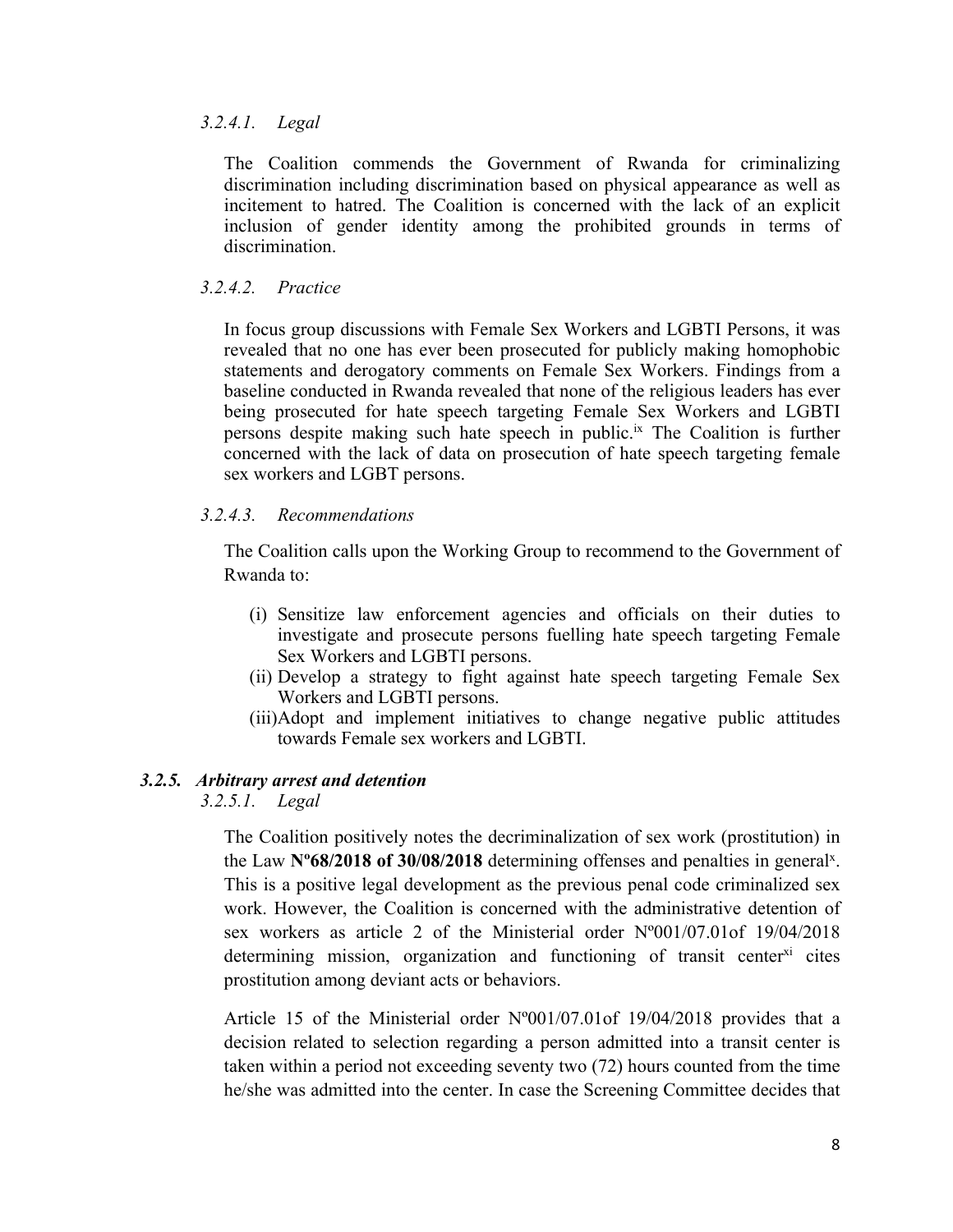<sup>a</sup> person has to be rehabilitated in the center for <sup>a</sup> short period, he/she cannot exceed <sup>a</sup> period of two (2) months in the center.

The Coalition is concerned with the lack of legal certainty of the Ministerial Order Nº001/07.01of 19/04/2018 as it does not clearly describe circumstances under which sex workers / prostitutes are either arrested or transferred to transit centers for administrative detention purposes.

# *3.2.5.2. Practice*

Though the law uses the neutral language in relation to sex workers, in practice female sex workers are the most likely to be detained in Transit centers. Focus group discussions with female sex workers revealed that they are often arrested on suspicion of being "prostitutes" or being denounced as such by the population or local leaders at the community level.

The Coalition is further concerned with the negative impact of detention of female sex workers on the livelihood of their children. The focus group discussions with female sex workers revealed that their children are left unattended without guidance and suppor<sup>t</sup> when their mothers are detained .In 2019, HDI under the project "*Empower, Include, Respect: Making human rights work for LGBTI and Sex Worker communities in Rwanda"* recorded 4 cases of allegation of arbitrary arrest committed against Female Sex Workers and 2 cases for LGBTI Persons. The allegations of arbitrary arrests were mostly leveled against District Administration Security Support Organ ( DASSO).

# *3.2.5.3. Recommendations*

The Coalition calls upon the Working Group to recommend to the Government of Rwanda to:

- (i) Amend article 2 of the Ministerial order Nº001/07.01 of 19/04/2018 determining mission, organization and functioning of transit centers cites with the view of protecting female sex workers and LGBTI persons from arbitrary arrest and detention.
- (ii) Investigate cases of arbitrary arrest and detention of female sex workers and LGBTI persons and subsequently prosecute those responsible for arbitrary arrest and detention.

# *3.2.6. Ineffective access to health Services*

Despite the existence of <sup>a</sup> policy and legal framework which supports access to health in general, Female Sex Workers and LGBTI persons face particular due to their perceived behavior and physical appearance.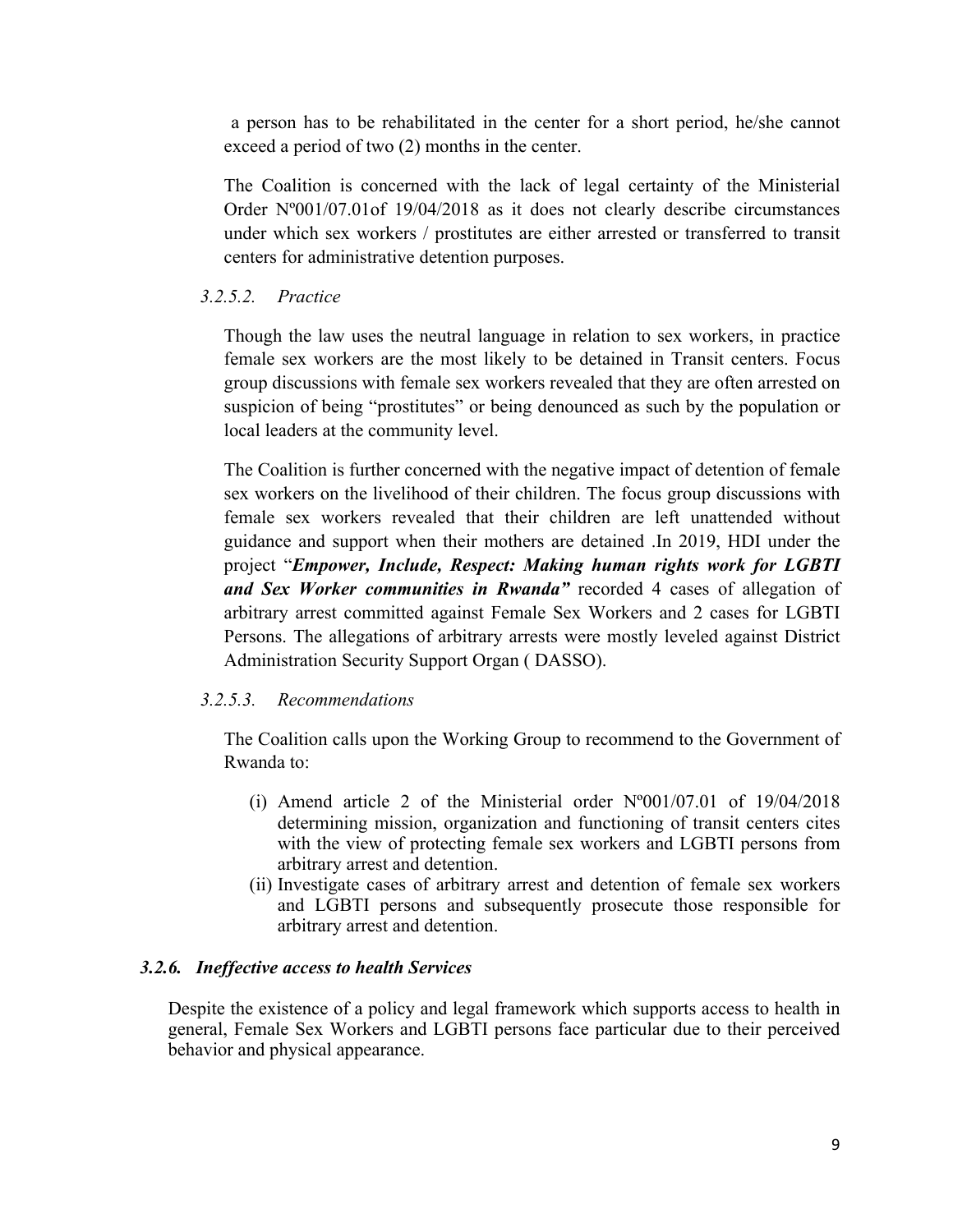#### *3.2.6.1. Policies and strategies*

The Coalition acknowledges the relevance of the Fourth Health Sector Strategic Plan 2018-2024 which sets out the national strategic direction for the health sector in order to improve health standards of Rwandans. However, the Fourth Health Sector Strategic Plan does not make any specific mention of LGBTI persons or their health needs.

The Coalition is concerned with the exclusion of members of the Transgender persons from the National Guidelines for Prevention and Management of HIV and STIs<sup>xii</sup> as these Guidelines for Prevention and Management of HIV ad STIs recognize only Key Population in the context of HIV stating that key populations are defined as female sex workers and their clients, men who have sex with men, vulnerable youth (young women 15-24 years) and sero-discordant couples as key populations in the context of HIV prevention and response.

Lastly, the National Guidelines for Prevention and Management of HIV and STIs fail to recommend non-judgmental HIV Testing for Female Sex Workers as the guidelines sugges<sup>t</sup> that MSM, including those with HIV infection, should routinely undergo non-judgmental STI/HIV risk assessment and client-centered prevention counseling to reduce the likelihood of acquiring or transmitting HIV or other STIs.

# *3.2.6.2. Practice*

Interviews with key informants and focus group discussions revealed that transgender persons faced the shortage of specialized hormonal treatment including medication as such medication is not available in pharmacies and those with financial means had to buy hormonal medication from abroad.

It was also revealed by Female sex workers during <sup>a</sup> focus group discussion that they are compelled by health professionals to be accompanied by their spouses when attending pre-natal consultations at health centers. They are left with 2 options, either hire <sup>a</sup> stranger or obtain <sup>a</sup> document from the local leaders which indicate that the pregnan<sup>t</sup> woman is single.

Lastly, Female Sex Workers reported during the focus group discussion that they often face stigma from when seeking services at health facilities.

#### *3.2.6.3. Recommendations*

(iii) Review the National Guidelines for Prevention and Management of HIV and STIs to ensure that needs of Transgender Persons are included with concrete and measurable actions